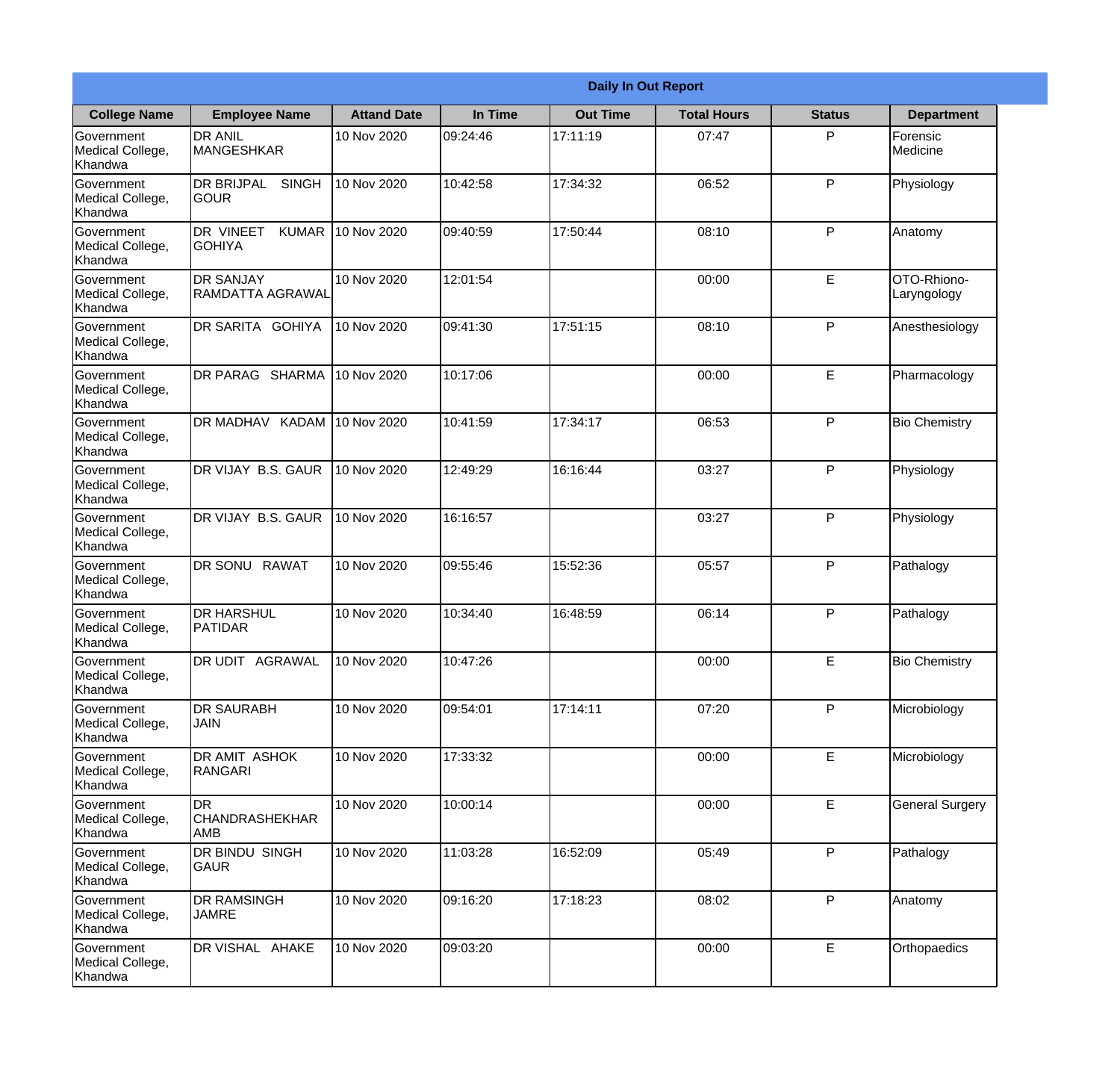| <b>Designation</b>                        | Category            |
|-------------------------------------------|---------------------|
| <b>Assistant Professor</b>                | Para Clinical       |
| Demonstrator/Tutor                        | <b>Non Clinical</b> |
| Professor                                 | <b>Non Clinical</b> |
| Professor                                 | Clinical            |
| Professor                                 | Clinical            |
| Professor                                 | Para Clinical       |
| <b>Assistant Professor   Non Clinical</b> |                     |
| Associate Professor Non Clinical          |                     |
| Associate Professor Non Clinical          |                     |
| Demonstrator/Tutor                        | Para Clinical       |
| <b>Assistant Professor</b>                | IPara Clinical      |
| Associate Professor Non Clinical          |                     |
| Associate Professor   Para Clinical       |                     |
| Professor                                 | Para Clinical       |
| Assistant Professor   Clinical            |                     |
| Associate Professor   Para Clinical       |                     |
| Demonstrator/Tutor   Non Clinical         |                     |
| <b>Assistant Professor</b>                | <b>IClinical</b>    |

## **Daily In Out Report**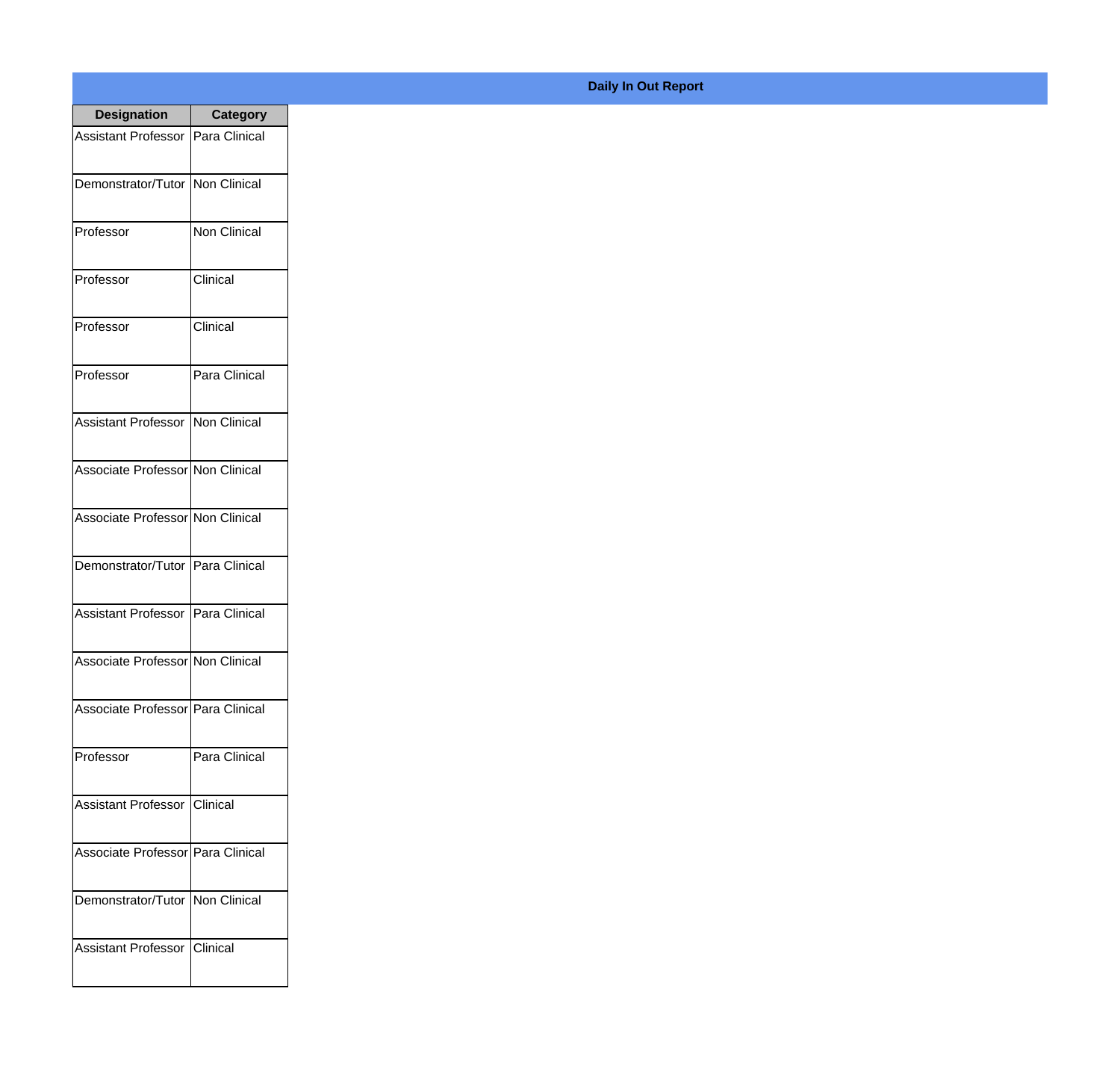|                                                  |                                                |             |          |          | <b>Daily In Out Report</b> |              |                       |
|--------------------------------------------------|------------------------------------------------|-------------|----------|----------|----------------------------|--------------|-----------------------|
| <b>Government</b><br>Medical College,<br>Khandwa | <b>DR RAMESH</b><br>AGRAWAL                    | 10 Nov 2020 | 13:09:44 |          | 00:00                      | E            | Microbiology          |
| <b>Government</b><br>Medical College,<br>Khandwa | DR VIKAS MUJALDA                               | 10 Nov 2020 | 09:35:31 |          | 00:00                      | E            | Microbiology          |
| <b>Government</b><br>Medical College,<br>Khandwa | <b>DR NAZEEM ISHRAT</b><br><b>SIDDIQUI</b>     | 10 Nov 2020 | 09:35:52 | 17:34:46 | 07:59                      | P            | Physiology            |
| <b>Government</b><br>Medical College,<br>Khandwa | <b>DR RAJEEV VIJAY</b><br><b>JOSHI</b>         | 10 Nov 2020 | 08:55:00 | 16:53:01 | 07:58                      | P            | Anatomy               |
| Government<br>Medical College,<br>Khandwa        | DR DWARKA PRASAD 10 Nov 2020<br><b>GOTHRE</b>  |             | 11:07:33 | 17:22:16 | 06:15                      | P            | <b>Bio Chemistry</b>  |
| <b>Government</b><br>Medical College,<br>Khandwa | <b>DR SOUMITRA</b><br><b>SETHIA</b>            | 10 Nov 2020 | 10:38:02 | 15:25:01 | 04:47                      | $\mathsf{P}$ | Community<br>Medicine |
| Government<br>Medical College,<br>Khandwa        | DR LEENA PARIHAR                               | 10 Nov 2020 | 08:59:46 | 17:16:20 | 08:17                      | P            | Community<br>Medicine |
| Government<br>Medical College,<br>Khandwa        | <b>MR PIYUSH KUMAR</b><br><b>MISHRA</b>        | 10 Nov 2020 | 10:11:48 | 16:49:19 | 06:38                      | P            | Community<br>Medicine |
| Government<br>Medical College,<br>Khandwa        | DR SACHIN PARMAR 10 Nov 2020                   |             | 10:36:10 |          | 00:00                      | E            | Community<br>Medicine |
| <b>Government</b><br>Medical College,<br>Khandwa | DR SAGAR MEENA                                 | 10 Nov 2020 | 10:21:34 | 16:56:03 | 06:35                      | P            | Forensic<br>Medicine  |
| <b>Government</b><br>Medical College,<br>Khandwa | DR PRAMILA VERMA 10 Nov 2020                   |             | 12:31:13 |          | 00:00                      | E            | Paediatrics           |
| Government<br>Medical College,<br>Khandwa        | DR MANOJ BALKE                                 | 10 Nov 2020 | 09:24:54 | 16:24:09 | 07:00                      | P            | Ophthalmology         |
| <b>Government</b><br>Medical College,<br>Khandwa | <b>DR SIDDHARTH</b><br><b>BANODE</b>           | 10 Nov 2020 | 09:18:05 | 17:20:43 | 08:02                      | P            | Pharmacology          |
| Government<br>Medical College,<br>Khandwa        | <b>DR CHANDNI</b><br>KAROLE                    | 10 Nov 2020 | 09:53:18 |          | 00:00                      | E            | Ophthalmology         |
| Government<br>Medical College,<br>Khandwa        | DR PRIYA KAPOOR<br>KAPOOR                      | 10 Nov 2020 | 10:30:11 | 16:54:38 | 06:24                      | P            | Pathalogy             |
| Government<br>Medical College,<br>Khandwa        | <b>DR SAPNA</b><br><b>MAHESHRAM</b>            | 10 Nov 2020 | 09:54:46 | 18:03:08 | 08:09                      | P            | Community<br>Medicine |
| Government<br>Medical College,<br>Khandwa        | <b>DR RAJENDRA</b><br><b>SINGH MANDLOI</b>     | 10 Nov 2020 | 09:37:43 | 17:21:37 | 07:44                      | P            | <b>Bio Chemistry</b>  |
| Government<br>Medical College,<br>Khandwa        | <b>DR SEEMA</b><br><b>SUDHAKARRAO</b><br>SUTAY | 10 Nov 2020 | 10:17:54 | 17:53:11 | 07:36                      | $\mathsf{P}$ | Forensic<br>Medicine  |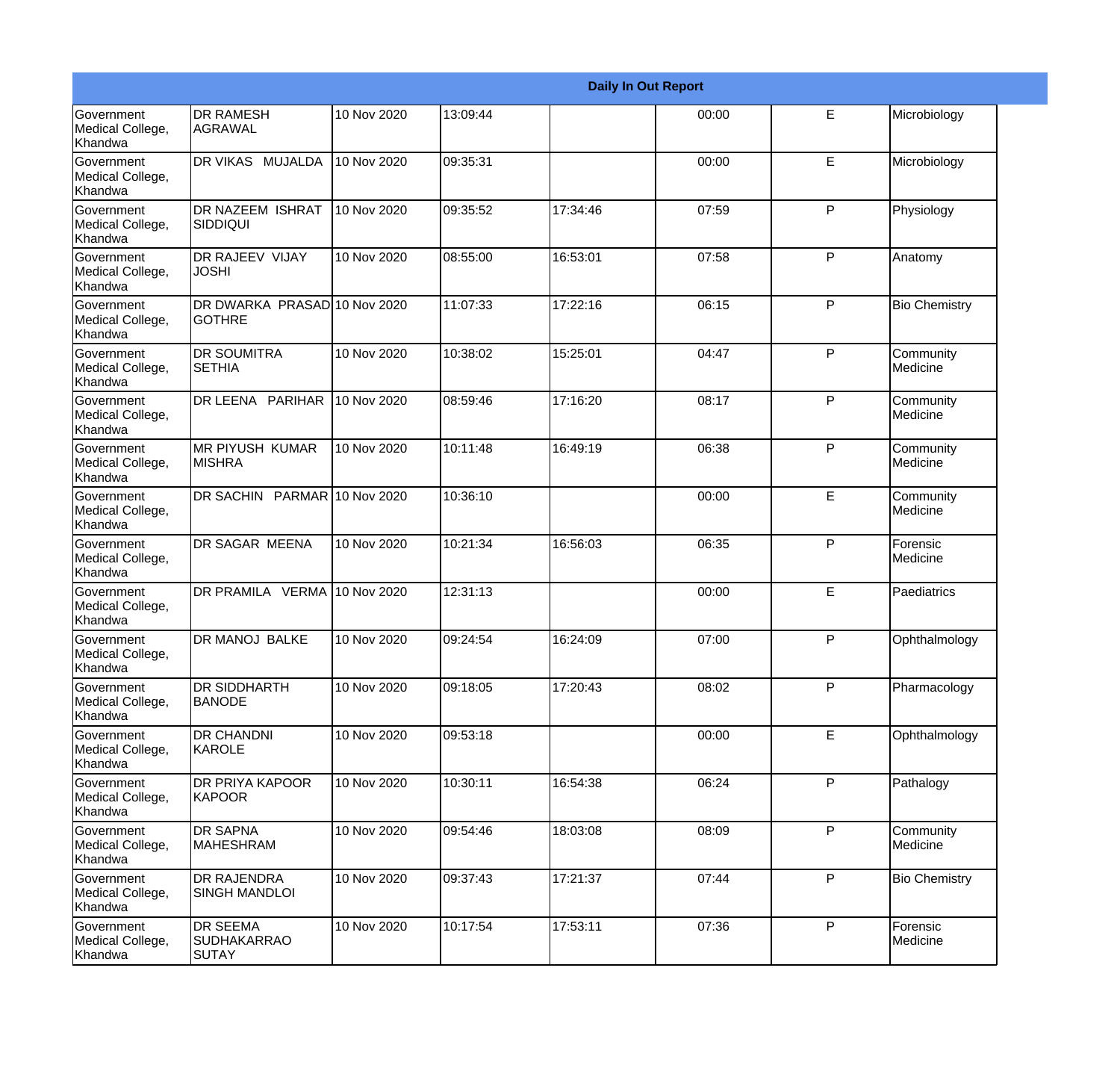| Assistant Professor   Para Clinical |               |
|-------------------------------------|---------------|
|                                     |               |
| Demonstrator/Tutor Para Clinical    |               |
| Professor                           | Non Clinical  |
|                                     |               |
| Assistant Professor   Non Clinical  |               |
| Demonstrator/Tutor Non Clinical     |               |
|                                     |               |
| Assistant Professor   Para Clinical |               |
| Assistant Professor   Para Clinical |               |
|                                     |               |
| Statistician                        | Para Clinical |
|                                     |               |
| Assistant Professor Para Clinical   |               |
| Demonstrator/Tutor Para Clinical    |               |
|                                     |               |
| Professor                           | Clinical      |
| Assistant Professor Clinical        |               |
|                                     |               |
| Associate Professor Para Clinical   |               |
| Assistant Professor   Clinical      |               |
|                                     |               |
| Demonstrator/Tutor Para Clinical    |               |
|                                     |               |
| Associate Professor Para Clinical   |               |
| Demonstrator/Tutor   Non Clinical   |               |
|                                     |               |
| Professor                           | Para Clinical |
|                                     |               |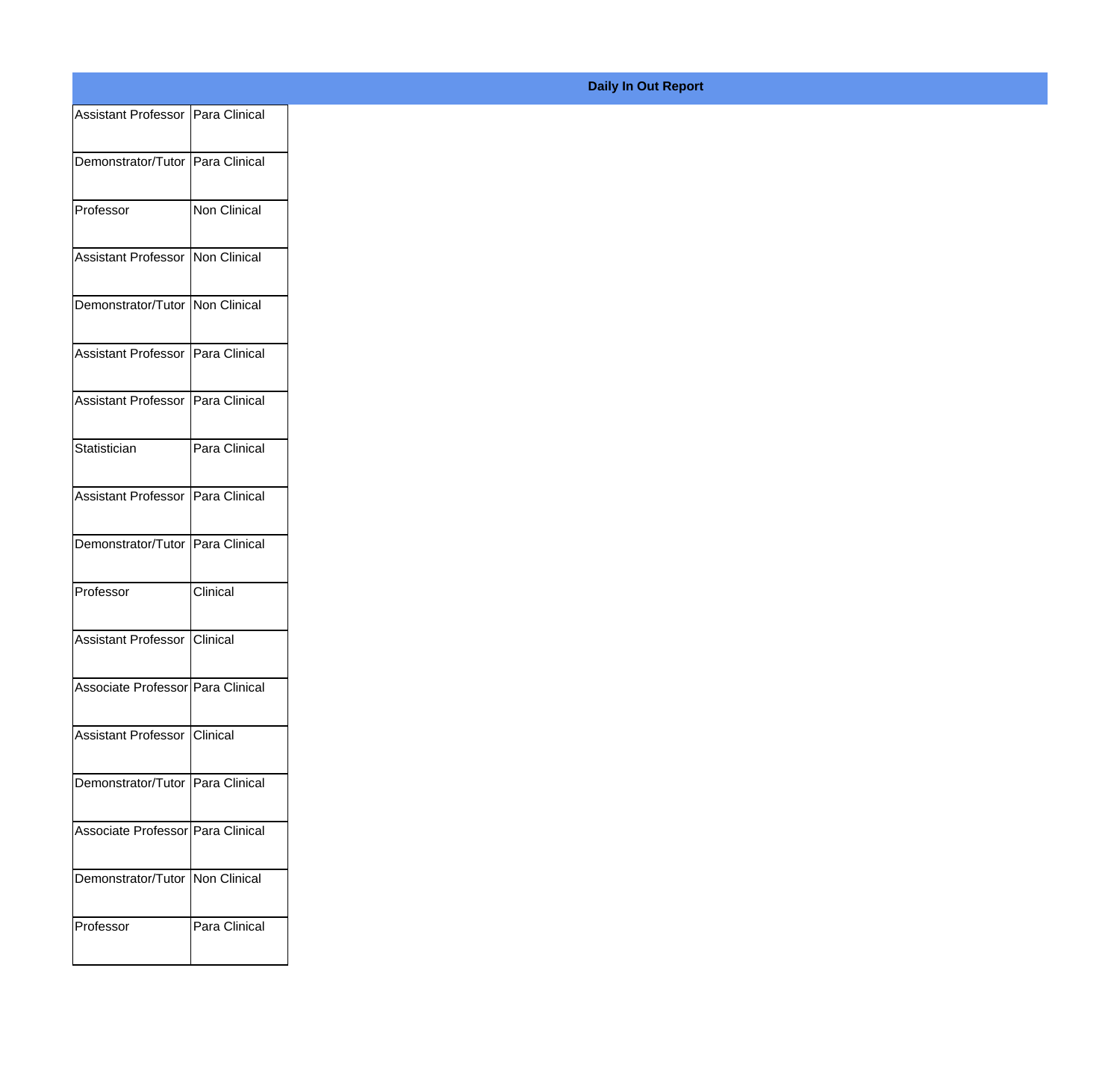|                                                  |                                                       |             |          |          | <b>Daily In Out Report</b> |              |                             |
|--------------------------------------------------|-------------------------------------------------------|-------------|----------|----------|----------------------------|--------------|-----------------------------|
| <b>Government</b><br>Medical College,<br>Khandwa | <b>DR AJAY</b><br>NARWARIYA                           | 10 Nov 2020 | 10:15:09 | 17:47:07 | 07:32                      | $\mathsf{P}$ | Microbiology                |
| Government<br>Medical College,<br>Khandwa        | <b>DR NISHA</b><br><b>KAITHWAS</b>                    | 10 Nov 2020 | 10:40:01 | 13:34:22 | 02:54                      | P            | Psychiatry                  |
| Government<br>Medical College,<br>Khandwa        | <b>DR ANANT</b><br><b>TUKARAM PAWAR</b>               | 10 Nov 2020 | 10:39:26 |          | 00:00                      | E            | Community<br>Medicine       |
| Government<br>Medical College,<br>Khandwa        | DR SHAIKH M.KHALIQ 10 Nov 2020                        |             | 10:59:39 |          | 00:00                      | E            | <b>Bio Chemistry</b>        |
| <b>Government</b><br>Medical College,<br>Khandwa | <b>DR PANKAJ</b><br><b>KUMAR</b><br>JAIN              | 10 Nov 2020 | 13:39:29 |          | 00:00                      | E            | <b>General Medicine</b>     |
| Government<br>Medical College,<br>Khandwa        | <b>DR RAJU</b>                                        | 10 Nov 2020 | 09:33:35 |          | 00:00                      | E            | Forensic<br>Medicine        |
| <b>Government</b><br>Medical College,<br>Khandwa | <b>DR MAHENDRA</b><br><b>PANWAR</b>                   | 10 Nov 2020 | 09:35:39 |          | 00:00                      | E            | Orthopaedics                |
| Government<br>Medical College,<br>Khandwa        | DR AJAY GANGJI                                        | 10 Nov 2020 | 10:31:16 |          | 00:00                      | E            | <b>General Surgery</b>      |
| Government<br>Medical College,<br>Khandwa        | <b>DR SITARAM</b><br><b>SOLANKI</b>                   | 10 Nov 2020 | 09:35:25 | 17:57:15 | 08:22                      | $\mathsf{P}$ | Forensic<br>Medicine        |
| Government<br>Medical College,<br>Khandwa        | <b>DR RANJEET</b><br><b>BADOLE</b>                    | 10 Nov 2020 | 10:16:47 | 15:35:06 | 05:19                      | P            | <b>General Medicine</b>     |
| <b>Government</b><br>Medical College,<br>Khandwa | <b>DR ASHOK</b><br>BHAUSAHEB NAJAN                    | 10 Nov 2020 | 10:27:22 | 16:52:49 | 06:25                      | P            | Forensic<br>Medicine        |
| Government<br>Medical College,<br>Khandwa        | <b>DR NITESHKUMAR</b><br>KISHORILAL<br><b>RATHORE</b> | 10 Nov 2020 | 10:25:56 | 17:23:26 | 06:58                      | P            | Pharmacology                |
| Government<br>Medical College,<br>Khandwa        | <b>DR PRIYESH</b><br><b>MARSKOLE</b>                  | 10 Nov 2020 | 10:05:20 | 17:39:48 | 07:34                      | $\mathsf{P}$ | Community<br>Medicine       |
| Government<br>Medical College,<br>Khandwa        | <b>DR SANGEETA</b><br><b>CHINCHOLE</b>                | 10 Nov 2020 | 11:04:13 |          | 00:00                      | E            | Physiology                  |
| Government<br>Medical College,<br>Khandwa        | DR NEERAJ KUMAR                                       | 10 Nov 2020 | 09:06:11 | 15:53:55 | 06:47                      | P            | Dentisry                    |
| Government<br>Medical College,<br>Khandwa        | DR SUNIL BAJOLIYA                                     | 10 Nov 2020 | 09:49:58 |          | 00:00                      | E            | OTO-Rhiono-<br>Laryngology  |
| Government<br>Medical College,<br>Khandwa        | DR NISHA MANDLOI<br><b>PANWAR</b>                     | 10 Nov 2020 | 09:37:04 |          | 00:00                      | E            | Obstetrics &<br>Gynaecology |
| Government<br>Medical College,<br>Khandwa        | DR NANDINI DIXIT                                      | 10 Nov 2020 | 13:16:46 |          | 00:00                      | E            | Paediatrics                 |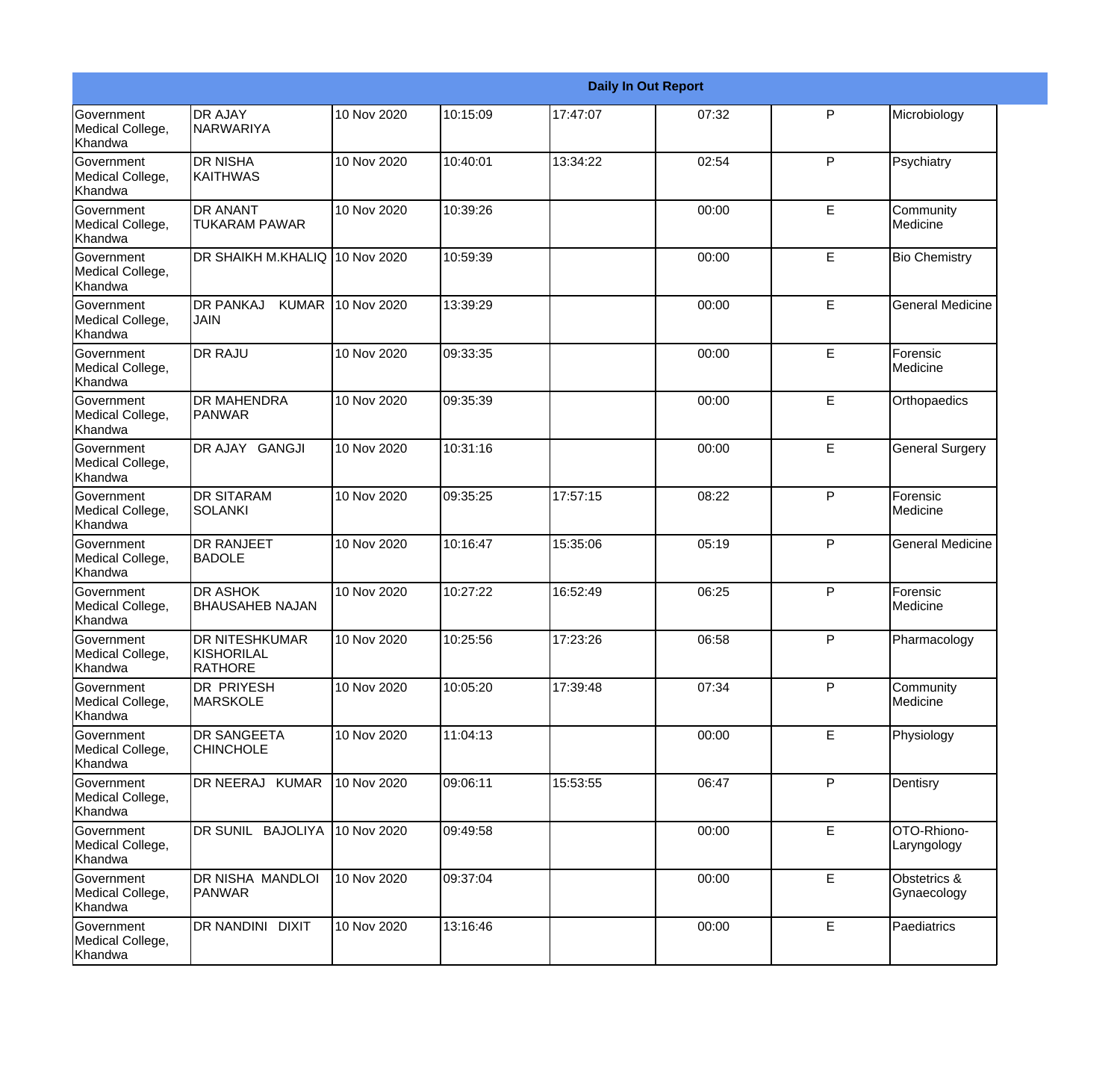| Demonstrator/Tutor   Para Clinical |               |
|------------------------------------|---------------|
| Assistant Professor Clinical       |               |
|                                    |               |
| Professor                          | Para Clinical |
| Professor                          | Non Clinical  |
|                                    |               |
| Assistant Professor                | Clinical      |
| Demonstrator/Tutor Para Clinical   |               |
| Assistant Professor                | Clinical      |
|                                    |               |
| Professor                          | Clinical      |
| Demonstrator/Tutor Para Clinical   |               |
| Assistant Professor Clinical       |               |
|                                    |               |
| Associate Professor Para Clinical  |               |
| Demonstrator/Tutor   Para Clinical |               |
|                                    |               |
| Associate Professor Para Clinical  |               |
| Demonstrator/Tutor   Non Clinical  |               |
| Assistant Professor Clinical       |               |
|                                    |               |
| Assistant Professor Clinical       |               |
| Associate Professor Clinical       |               |
| Assistant Professor Clinical       |               |
|                                    |               |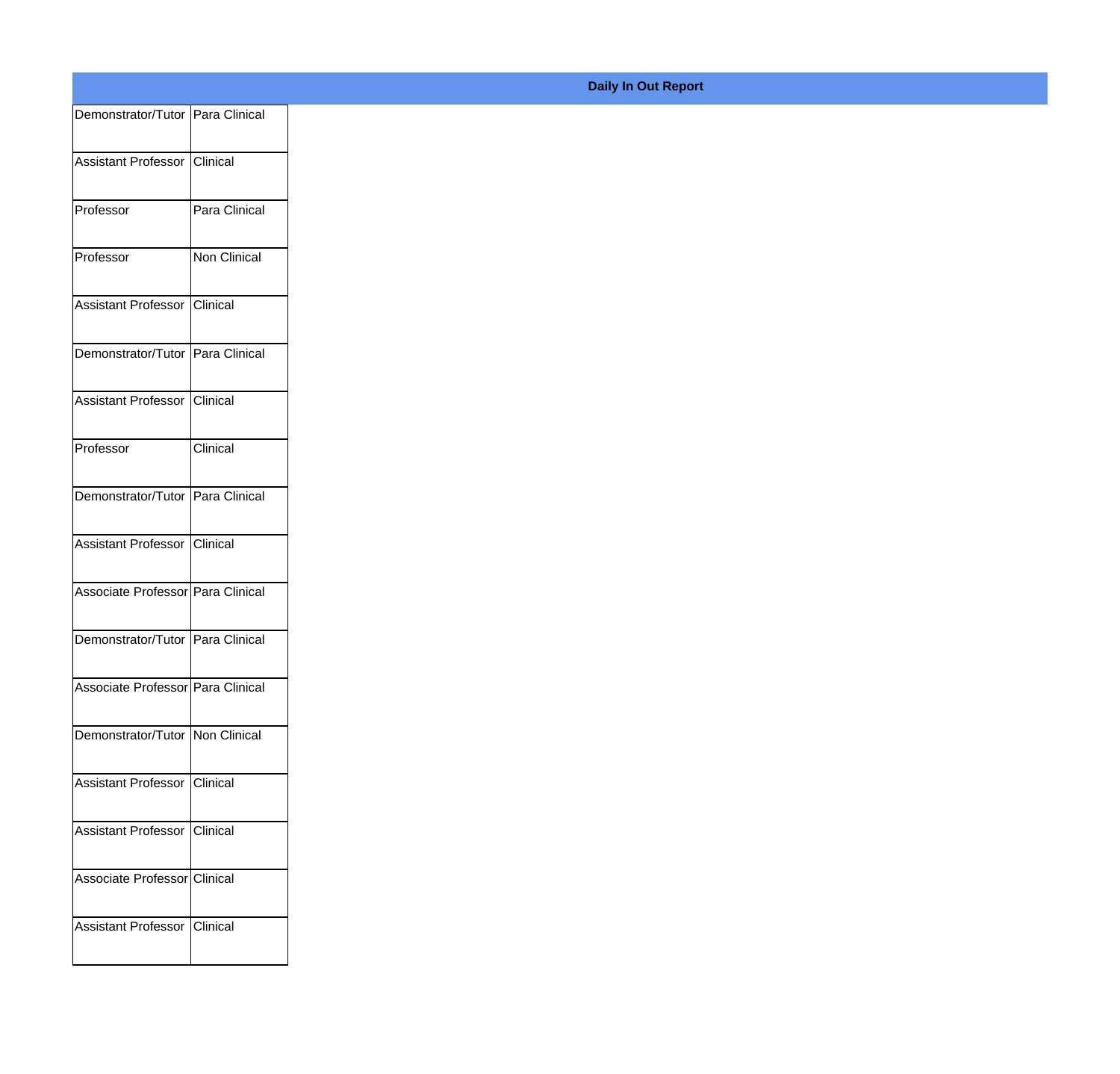|                                           |                                                   |             |          |          | <b>Daily In Out Report</b> |    |                         |
|-------------------------------------------|---------------------------------------------------|-------------|----------|----------|----------------------------|----|-------------------------|
| Government<br>Medical College,<br>Khandwa | <b>DR SATISH</b><br><b>CHANDEL</b>                | 10 Nov 2020 | 10:21:03 | 10:21:14 | 00:00                      | AB | Pharmacology            |
| Government<br>Medical College,<br>Khandwa | <b>DR JITENDRA</b><br>AHIRWAR                     | 10 Nov 2020 | 10:06:29 | 16:30:22 | 06:24                      | P  | Pathalogy               |
| Government<br>Medical College,<br>Khandwa | <b>DR MUKTESHWARI</b><br><b>GUPTA</b>             | 10 Nov 2020 | 09:25:19 | 17:39:36 | 08:14                      | P  | Pharmacology            |
| Government<br>Medical College,<br>Khandwa | <b>DR PURTI AGARWAL</b><br>SAINI                  | 10 Nov 2020 | 10:25:35 | 16:55:33 | 06:30                      | P  | Pathalogy               |
| Government<br>Medical College,<br>Khandwa | DR YASHPAL RAY                                    | 10 Nov 2020 | 11:04:37 |          | 00:00                      | E  | Anatomy                 |
| Government<br>Medical College,<br>Khandwa | <b>DR DEEPIKA</b><br><b>IPANWAR</b>               | 10 Nov 2020 | 11:54:37 | 16:18:51 | 04:24                      | P  | <b>Bio Chemistry</b>    |
| Government<br>Medical College,<br>Khandwa | <b>DR VISHAL</b><br><b>KUMAR</b><br><b>THAKRE</b> | 10 Nov 2020 | 09:38:42 | 16:48:53 | 07:10                      | P  | Physiology              |
| Government<br>Medical College,<br>Khandwa | <b>DR SHAILENDRA</b><br><b>SINGH CHOUHAN</b>      | 10 Nov 2020 | 10:26:10 |          | 00:00                      | E  | Orthopaedics            |
| Government<br>Medical College,<br>Khandwa | <b>MOHIT GARG</b>                                 | 10 Nov 2020 | 10:31:53 |          | 00:00                      | E  | <b>General Medicine</b> |
| Government<br>Medical College,<br>Khandwa | RENU<br>WAGHMARE                                  | 10 Nov 2020 | 11:07:45 | 17:07:05 | 06:00                      | P  | Community<br>Medicine   |